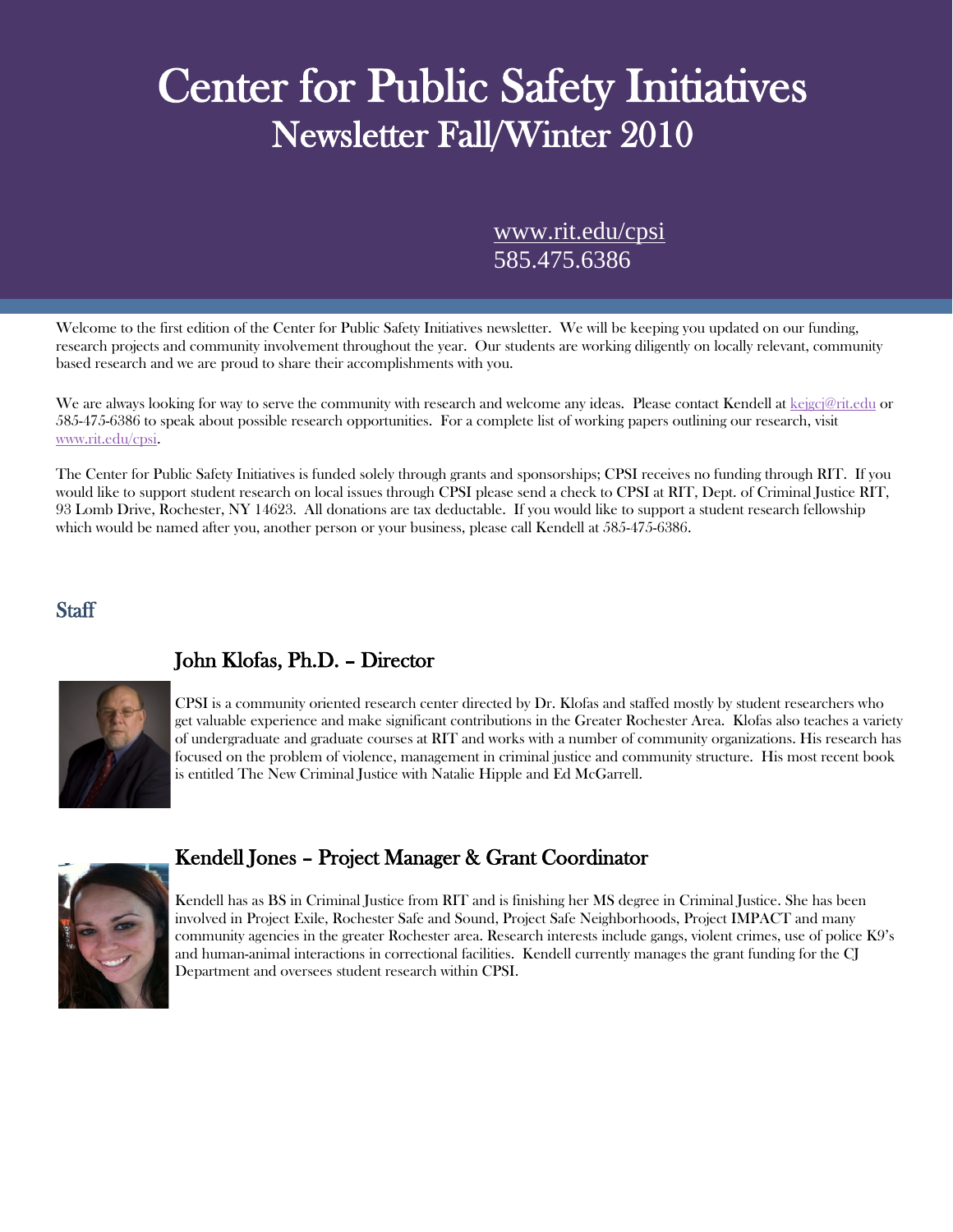# Chris Delaney – Associate Director



Chris is the Director of Business Intelligence for the City of Rochester. He worked as an analyst since 2000, previously focusing on issues associated with gangs and violent crime. Currently, he focuses mostly on analyst management issues, strategic analysis, and administrative analysis. The Monroe Crime Analysis Center is responsible for analysis of crime and intelligence patterns/problems across Monroe County, NY, and is proud to be the first Analysis Unit with multiple IACA-certified analysts. Mr. Delaney holds a B.S. in Criminal Justice and an M.S. in Public Policy from Rochester Institute of Technology, where he is an Adjunct Lecturer in the CJ Department.



# Janelle Duda – Research Associate

Janelle Duda is a Research Associate with the Department of Criminal Justice examining the medical costs associated with victims of violence, specifically shootings and stabbings. Janelle received her BSW from Xavier University and in 2006 she received her MSW from California State University, Long Beach, with a focus on children and families. Janelle has worked closely with Teen Empowerment, Partners in Restorative Initiatives, Finger Lakes Health Systems Agency Healthi Kids coalition, URMC's Rochester Youth Violence Partnership, and the Judicial Process Commission. Her interests include youth issues, strategies to reduce community violence, and work with survivors of sexual assault.

# **Faculty**



# LaVerne McQuiller Williams

After graduating from RIT and law school, worked as an Assistant District Attorney in Rensselaer County, NY before joining the faculty in 1996. Teaches courses in evidence, women in crime, minorities in criminal justice, criminal law, and honors research. Also serves as the pre-law advisor. Research interests include intimate partner violence and therapeutic justice.



# Judy Porter, Ph.D.

Dr. Porter received her Ph.D. in Criminal Justice from the University of Nebraska at Omaha, her Masters in Sociology from New Mexico State University, and her Bachelors in Sociology with an English Minor and a Criminal Justice emphasis from the University of Northern Colorado. Her research has included public housing concerns, elderly, and correctional programs.



# Jason Scott, Ph.D.

Dr. Scott received his Ph.D. from the School of Criminal Justice at the University at Albany. His current research interests include community policing, social capital, and the role of criminal justice agencies and other civic institutions in community capacity building. His most recent published articles have appeared in Police Quarterly and the Journal of Contemporary Criminal Justice. Dr. Scott currently teaches classes in law enforcement, crime and violence, criminal justice policy, and introduction to criminal justice.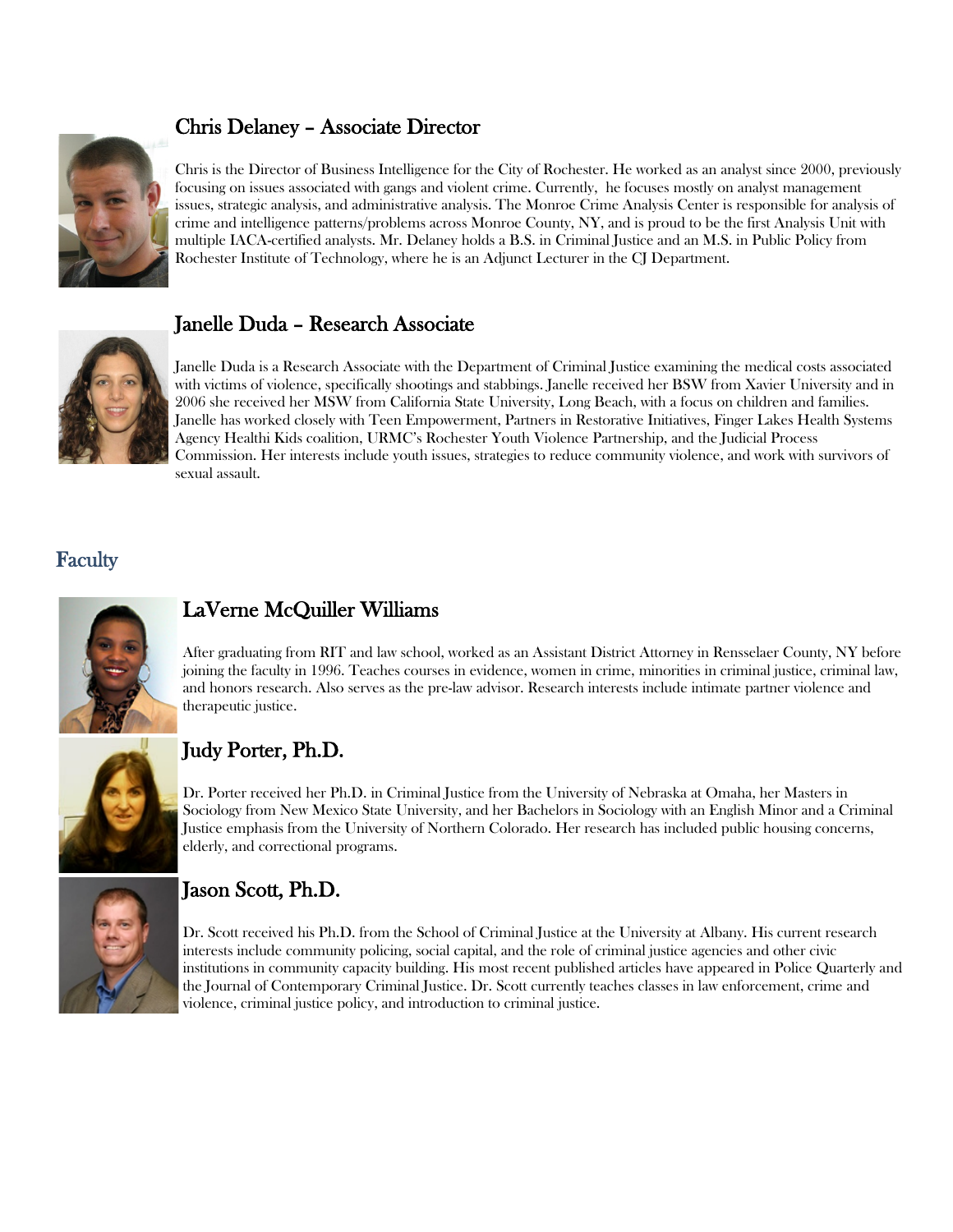

# John McCluskey, Ph.D.

Professor McCluskey's teaching and research focuses on the areas of policing, violence, and evaluation research. His most recent research efforts have focused on robbery in several jurisdictions as well as the effect of procedural justice on police-citizen encounters. Currently he is involved in an ongoing evaluation of violence reduction efforts in Detroit, MI. The application of criminal justice and criminology to everyday problems confronting criminal justice agencies and actors is at the core of his research agenda.



**Jennifer Gravitz**<br>Jennifer Gravitz is an attorney and a member of the National Technical Institute for the Deaf's support team. She provides support services to deaf and hard of hearing students in Criminal Justice. She also teaches legal research and other law related courses on a part-time basis and she provides advising and other services within the Department of Criminal Justice.



Chris Schreck<br>Dr. Schreck teaches courses in research methods, criminological theory, and juvenile justice. His research centers on figuring out whether and why the same processes that lead people to commit crime also make them more likely to be victims. He is the author of a dozen professional publications and is the editor of the Journal of Crime and Justice. He came to RIT after having taught at Illinois State University.



# Cynthia Perez-McCluskey

Cynthia Perez McCluskey holds a Ph.D. in Criminal Justice from the University at Albany, State University of New York. Her research interests include developmental criminology and issues related to Latinos and criminal justice. Recent publications have appeared in the Journal of Research in Crime and Delinquency and the Journal of Criminal Justice. Dr. McCluskey teaches courses in the graduate and undergraduate programs, including criminal justice theory, domestic violence, and graduate research methods.



# Tony Smith

### We'd like to welcome new faculty member, Tony Smith to the Department of Criminal Justice!

Professor Smith's scholarship has appeared in Criminal Justice & Behavior, Criminal Justice Studies, European Journal of Psychiatry, Deviant Behavior, International Journal of Comparative & Applied Criminal Justice, and the Journal of Criminal Justice and Popular Culture. Additionally, he has served as a professional consultant for the United Nations and law enforcement agencies on numerous criminal justice matters. Currently his research interests are control and strain theories, firearm violence and public policy analysis.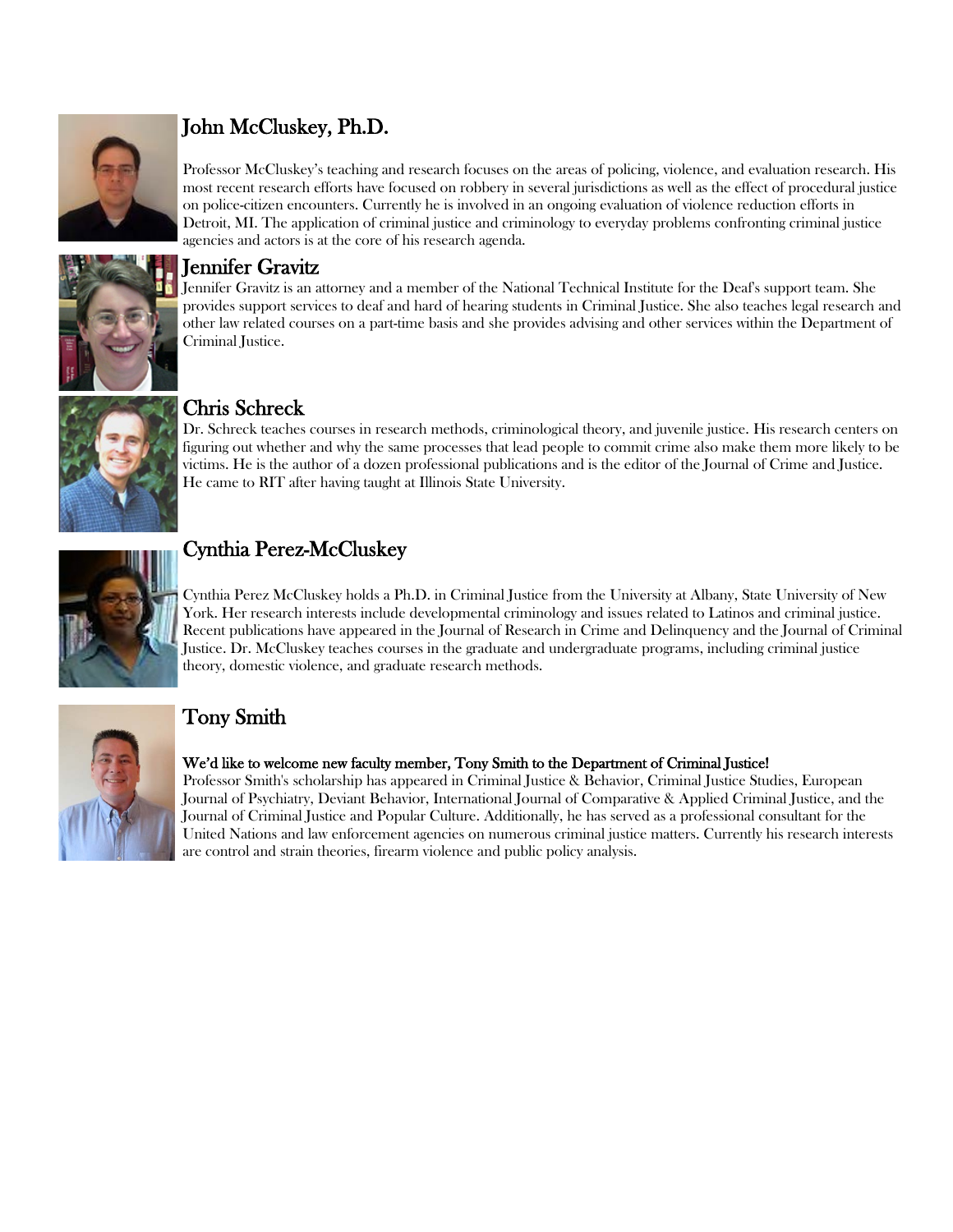# Student Researchers

# Casey Burns, Research Assistant



Casey Burns is a fourth year Criminal Justice student. His research has focused on immigration and crime in the Rochester area as well as Utica, NY. Casey has looked at the influx of refugees in Utica and its affect on the local economy as something that could potentially be duplicated elsewhere. This past summer he participated in the Center for Student Innovation Summer Undergraduate Research Fellowship, where he focused on Rochester and how immigration may affect crime rates. He discovered that cultural differences play a bigger role than the actual movement of immigrants and migrants. In the future he plans to compare the 14621 zip code area to similar areas in the city as well as look at the correlation between vacant properties, immigrants, and migrants. He will also look into immigration and how people of other cultures may be less likely to report crimes and victimization.



# Michelle Comeau, Research Assistant

A graduate student in the Criminal Justice Program at the Rochester Institute of Technology, Michelle Comeau is currently finishing her thesis on Police Recruitment and Retention in Rochester, NY. She attended RIT for her undergraduate studies as well, and holds Bachelor Degrees in both Psychology and Criminal Justice from the institution, where she graduated with honors. Upon completion of her thesis, Michelle intends to obtain a doctoral degree in Criminal Justice at Northeastern University. Her research has focused largely on the police hiring process, including applicant demographics and attrition.



# Greg Drake, Research Assistant

Greg Drake graduated from North Rose-Wolcott High school in 2007. He recently graduated with honors from RIT with a degree in Criminal Justice and is currently in the graduate program for Criminal Justice. Past projects he has worked on include survey analysis, re-entry issues, and community issues. He plans to do work with RIT and local Rochester community organizations this coming year doing criminal justice and sociological research. Next year he plans on attending graduate school to obtain a Ph.D. in Criminology. In the future he would like to teach at a university, do research, and have the opportunity to affect criminal justice and general social public policy in the United States.



## Tim Foran, Research Assistant

Tim Foran has a B.S. in criminal justice from RIT with a concentration in sociology and is currently pursuing his masters in criminal justice. He has worked with community members to reduce recidivism through vocational training and presently serves as the advisor to the Rochester Exploring in Forensic Science program. Tim's research interests and current projects include offender call-ins, action research, deterrence theory, and sustainable policing.



# Jazzlyn Ivery-Robinson, Research Assistant

Jazzlyn Ivery-Robinson recently joined the CPSI team and has begun research with a focus on education. Last summer she examined urban suburban inter-district transfer programs nationally as well as the local Rochester transfer program. Jazzlyn specifically looked at the quality of education students received, transfer and voucher programs, and she conducted interviews with participants of the program. For the upcoming year she will specifically look at truancy within the school system and issues that could be improved on. She will be a third year Criminal Justice student working with the Center for first time in the school year so she hopes it'll be fun!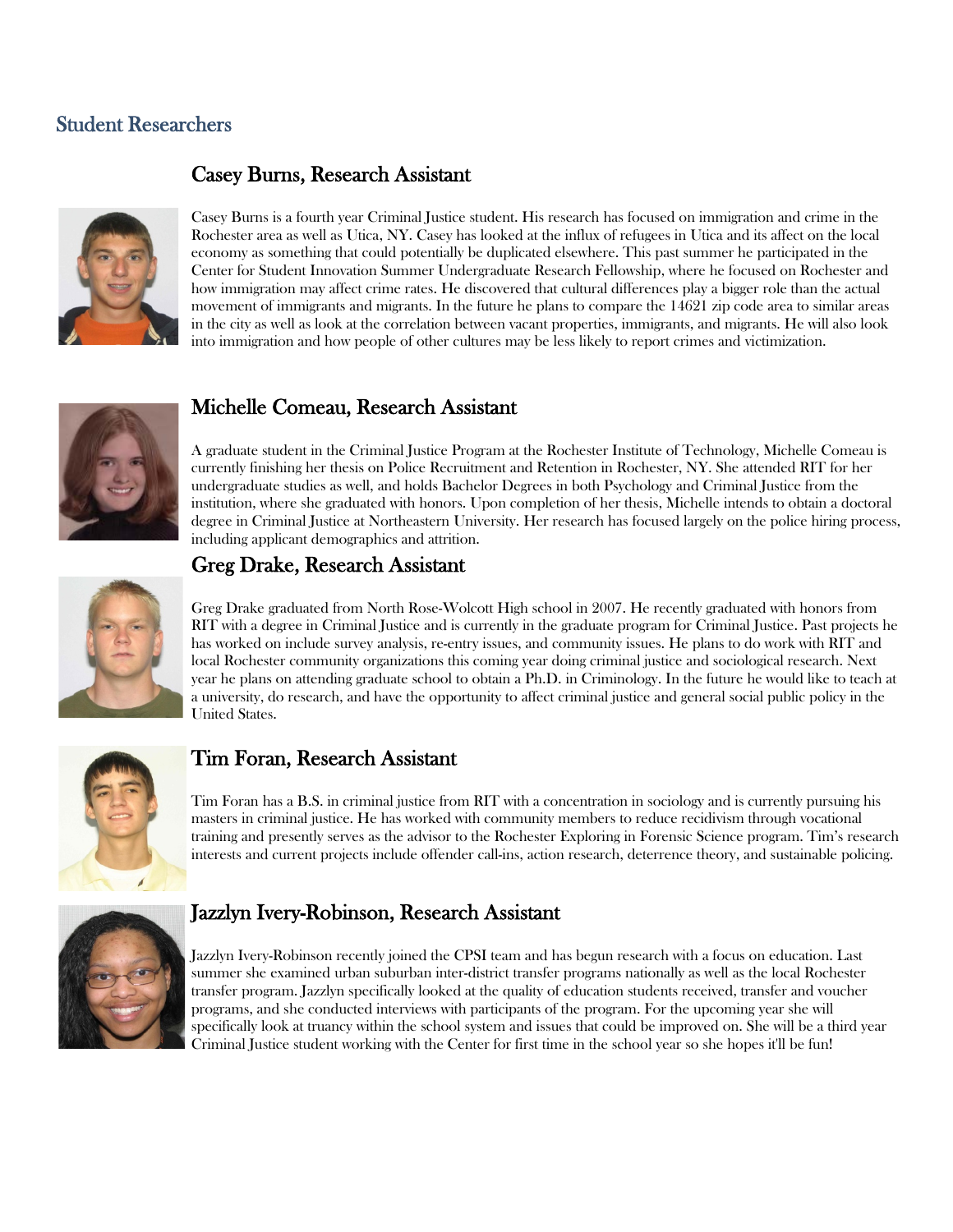

# Eunice Mendoza, McNair Scholar Research Assistant

Eunice Mendoza is a senior International Studies major and her main research focus with the Center for Public Safety Initiatives is violence in Rochester's Latino community and the costs associated with it. Eunice is a McNair Scholar who joined CPSI last summer. In her future research she will look specifically at the 14621 zip code area and the cultural issues relevant to community violence. She is also President of the Latin American Student Association as well as the Cultural Director for the African American Latin American Native American Collegiate Association at Rochester Institute of Technology.



# Peter Tran, Research Assistant

Peter Tran has a bachelor's degree in Criminal Justice and is currently pursuing a Masters of Science in Criminal Justice. He was recently completed research projects focusing on crime analysis of motor vehicle thefts, motor vehicle break-ins, prostitution arrests, street corner market initiatives, and crime impacted areas around Habitat for Humanity. Peter will be focusing his research on juvenile disputes around recreational centers and schools, working with Pathways to Peace to examine the responses to crime and monitor the effects of intervention efforts.



# Shane Williams, McNair Scholar Research Assistant

Shane Williams is a third-year student here at RIT, and originally from New York City. Shane just transferred to the Criminal Justice Department during the winter quarter of last year; prior to that he was enrolled in the Information Technology program. As a McNair scholar he worked under Dr. John McCluskey and looked at the identification of transgendered individuals in the criminal justice system. He has not yet done any work with CPSI but he looks forward to undertaking research projects with the Center for the upcoming academic year.

# Research Spotlight

On July 21, 2010 Michelle Comeau participated in the Poster Session of the  $2<sup>nd</sup>$  Annual Graduate Research Symposium at RIT. Her poster, "The Police Recruitment Process: Rochester, NY" highlights the varying rates of attrition that occur throughout the recruitment process, and in particular for 'Minority' and 'Majority' candidates. Two key findings from the research are that while the number of individuals who officially withdraw from the process is quite small, the sum total of all recruits who drop out is almost half of the total population (47%). Additionally, there are notable varying rates of attrition between Majority (White/Non-Hispanic and Other) and Minority (Hispanic, African American, Native American, Pacific Islander, Asian) in the failure rates for the Civil Service Exam, Background Investigation, and Physical Agility Exam. This was the sole entry in the poster session from the College of Liberal Arts.

# Special thanks to

#### We are especially grateful to our generous supporters and partners:

- New York State Division of Criminal Justice Services
- Department of Justice: Project Safe Neighborhoods
- Department of Justice: Rochester Safe and Sound
- Monroe County District Attorney's Office
- United States Attorney's Office of the Western District of New York